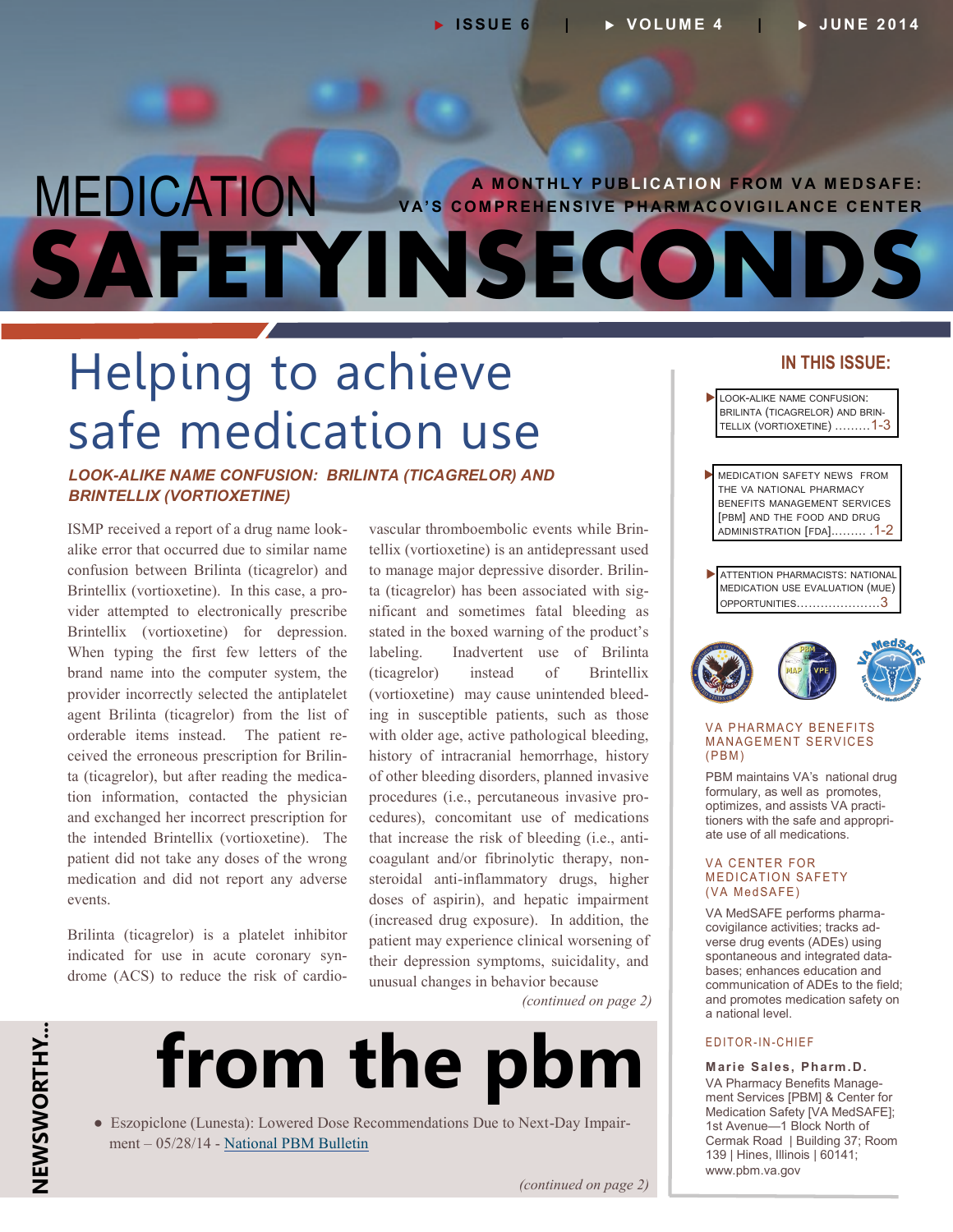# from the fda *(continued from page 1)*

## **CENTRAL NERVOUS SYSTEM**

5/15/2014

Eszopiclone at higher doses, especially 3mg before bedtime, can cause next-day impairment of driving and other activities that require full attention/alertness, resulting in new lowered dosing recommendations. FDA approved a change to the product label, which includes the following dosing recommendations:

- *The recommended starting dose of eszopiclone has been lowered to 1 mg (from 2 mg).*
- *Dosing can be raised to 2 mg or 3 mg if clinically indicated.*
- *The total dose of eszopiclone should not exceed 3 mg, once each evening immediately before bedtime.*
- *Elderly patients and patients with hepatic impairment should not be prescribed doses of more than 2 mg.*
- *In some patients, the higher morning blood levels of eszopiclone following use of the 2 mg or 3 mg doses increase the risk of next-day impairment of driving and other activities that require full alertness.*
- *Patients taking a 3 mg dose of eszopiclone should avoid driving and other activities requiring acuity during the morning after use.*

See [National PBM Bulletin](http://www.pbm.va.gov/) and last issue [\(Issue 5; Volume 4; May 2014\)](http://www.pbm.va.gov/PBM/vacenterformedicationsafety/newsletter/Medication_Safety_in_Seconds_May_2014.pdf) for further details.

## **CARDIOLOGY**

## [FDA Drug Safety Communication: FDA study of Medicare patients finds risks lower for stroke and death but](http://www.fda.gov/Drugs/DrugSafety/ucm396470.htm)  [higher for gastrointestinal bleeding with Pradaxa \(dabigatran\) compared to warfarin](http://www.fda.gov/Drugs/DrugSafety/ucm396470.htm) 5/13/2014 \*\*\*UPDATE FROM 11/02/2012\*\*\*

<span id="page-1-0"></span>**NEWSWORTHY...** FDA recently completed a new study in more than 134,000 Medicare patients aged 65 years or older (37,500 person-years of follow-up) comparing blood thinners dabigatran (Pradaxa) to warfarin (Coumadin, Jantoven, and generics), for risk of ischemic stroke, intracranial hemorrhage, major gastrointestinal (GI) bleeding, myocardial infarction (MI), and death. Results showed a lower risk of ischemic stroke, intracranial hemorrhage, and death with dabigatran (Pradaxa) than with warfarin. The study also found an increased risk of major gastrointestinal bleeding with use of dabigatran (Pradaxa) as compared to warfarin. Data suggested similar risk for MI between the two drugs. This study's findings, with the exception of MI outcomes, are consistent with the clinical trial results from the Randomized Evaluation of Long-Term Anticoagulation Therapy (RE-LY) trial that supported FDA's approval of dabigatran (Pradaxa). (The RE-LY study showed an increased risk of MI observed with dabigatran [Pradaxa] compared to warfarin). These findings will not affect the current label or recommendations for use for dabigatran (Pradaxa).

## Helping to achieve safe medication use *LOOK-ALIKE NAME CONFUSION: BRILINTA (TICAGRELOR) AND BRINTELLIX (VORTIOXETINE)*

## *(continued from page 1)*

**FWSWORTHY** 

of insufficient drug therapy for their depression. On the converse, unintended use of Brintellix (vortioxetine) instead of Brilinta (ticagrelor) in a patient with ACS may put the patient at risk for a myocardial infarction, stent thrombosis, or death due to inadequate antiplatelet coverage. Furthermore, inadvertent use of Brintellix (vortioxetine) concomitantly and unknowingly with other serotonergic drugs, including triptans, tricyclic antidepressants, fentanyl, lithium, tramadol, buspirone, tryptophan, and certain over-the counter medications as well as drugs that may impair the metabolism of serotonin (i.e., monoamine oxidase inhibitors) may potentiate the risk for serotonin syndrome.

first three letters as well as other trailing letters lending to the look-alike name error despite the difference in strengths, dosing schedules, and appearance of the formulations. Brilinta (ticagrelor) 90 mg is supplied as a round, biconvex, yellow, film -coated tablet marked with a "90" above "T" on one side. Brintellix (vortioxetine) is available as immediate-release, filmcoated tablets in the following strengths:

- 5 mg: pink, almond shaped biconvex film coated tablet, debossed with "5" on one side and "TL" on the other side;
- 10 mg: yellow, almond shaped biconvex film coated tablet, debossed with "10" on one side and "TL" on the other side;
- 15 mg: orange, almond shaped biconvex film coated tablet,

*(continued on page 3)*

Brilinta (ticagrelor) and Brintellix (vortioxetine) share the same